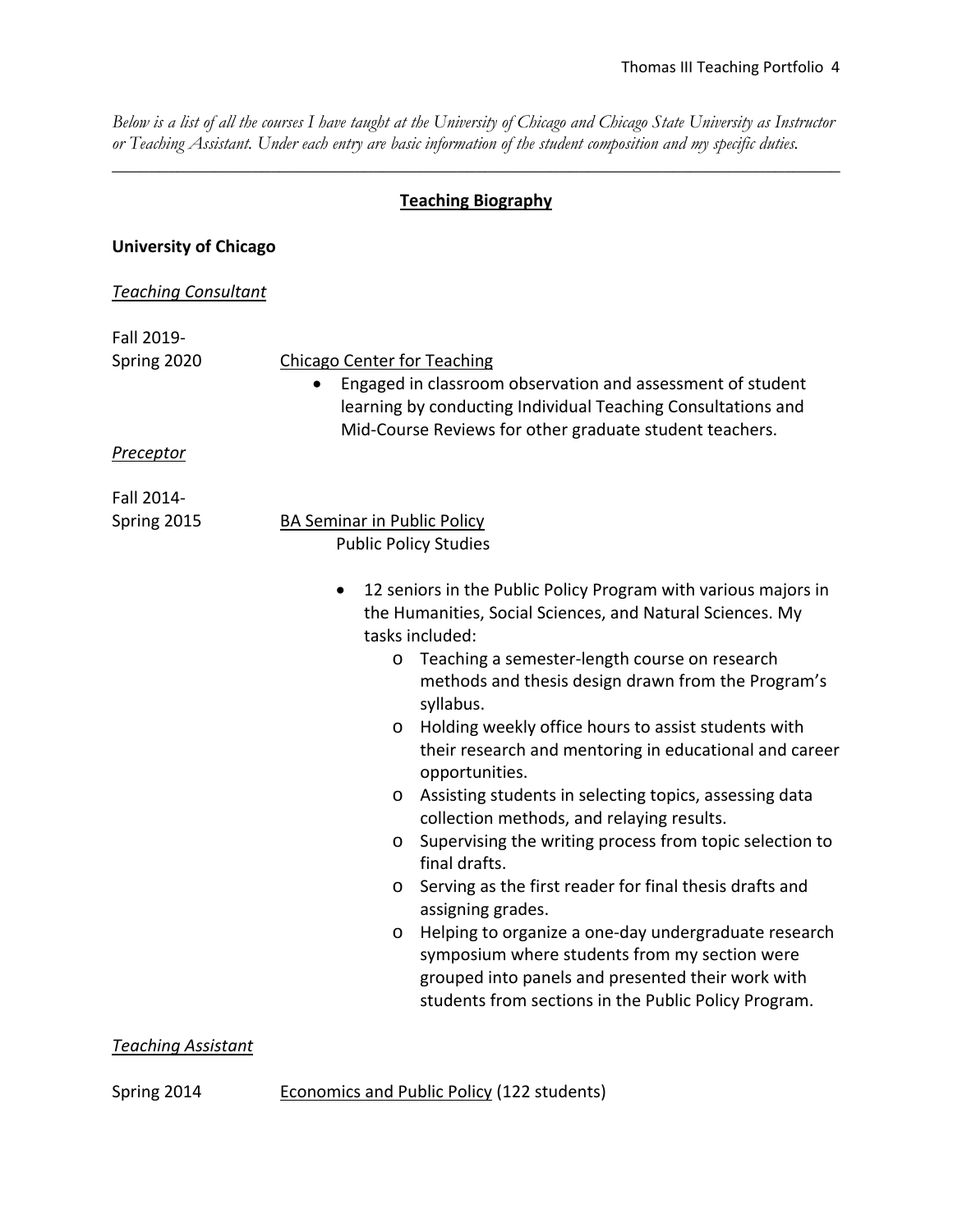|             | Instructor: Jim Leitzel                                                                                                                                                                                                   |
|-------------|---------------------------------------------------------------------------------------------------------------------------------------------------------------------------------------------------------------------------|
|             | <b>Public Policy Studies</b>                                                                                                                                                                                              |
|             | 122 undergraduate students enrolled, ranging from freshman<br>$\bullet$<br>to juniors in the Public Policy Program with various majors in<br>the Humanities, Social Sciences, and Natural Sciences. My<br>tasks included: |
|             | Grading bi-weekly problem sets the mid-term exam,<br>$\circ$<br>and the final.                                                                                                                                            |
|             | Holding weekly office hours to assist students with the<br>O<br>assignments and general course concepts.                                                                                                                  |
| Winter 2013 | <b>Attentat! Modern Theories of Political Violence</b>                                                                                                                                                                    |
|             | <b>Instructor: Bernard Silberman</b>                                                                                                                                                                                      |
|             | Department of Political Science                                                                                                                                                                                           |
|             | 60 undergraduate students enrolled, ranging from<br>$\bullet$                                                                                                                                                             |
|             | sophomores to seniors with various majors in the Humanities,                                                                                                                                                              |
|             | Social Sciences, and Natural Sciences. My tasks included:                                                                                                                                                                 |
|             | Grading weekly short-response papers to the assigned<br>$\circ$<br>readings.                                                                                                                                              |
|             | Correcting Final Exams and prepared course grades for<br>$\circ$<br>review.                                                                                                                                               |
|             | Holding Office Hours to assist students with developing<br>O<br>critical writing skills.                                                                                                                                  |
|             | Serving as Lead Teaching Assistant to organize the<br>$\circ$                                                                                                                                                             |
|             | division of labor of grading and compiling course                                                                                                                                                                         |
|             | grades for review from other Teaching Assistants.                                                                                                                                                                         |
| Autumn 2011 | Organizations, Ideology and Political Change                                                                                                                                                                              |
|             | <b>Instructor: Bernard Silberman</b>                                                                                                                                                                                      |
|             | <b>Department of Political Science</b>                                                                                                                                                                                    |
|             | 74 undergraduate students enrolled, ranging from                                                                                                                                                                          |
|             | sophomores to seniors with various majors in the Humanities,                                                                                                                                                              |
|             | Social Sciences, and Natural Sciences. My tasks included:                                                                                                                                                                 |
|             | Grading weekly short-response papers to the assigned<br>$\circ$                                                                                                                                                           |
|             | readings.                                                                                                                                                                                                                 |
|             | Correcting Final Exams and prepared course grades for<br>$\circ$<br>review.                                                                                                                                               |
|             | Holding Office Hours to assist students with developing<br>O                                                                                                                                                              |
|             | critical writing skills.                                                                                                                                                                                                  |
| Winter 2010 | To Hell With The Enlightenment                                                                                                                                                                                            |
|             | <b>Instructor: Bernard Silberman</b>                                                                                                                                                                                      |
|             | <b>Department of Political Science</b>                                                                                                                                                                                    |